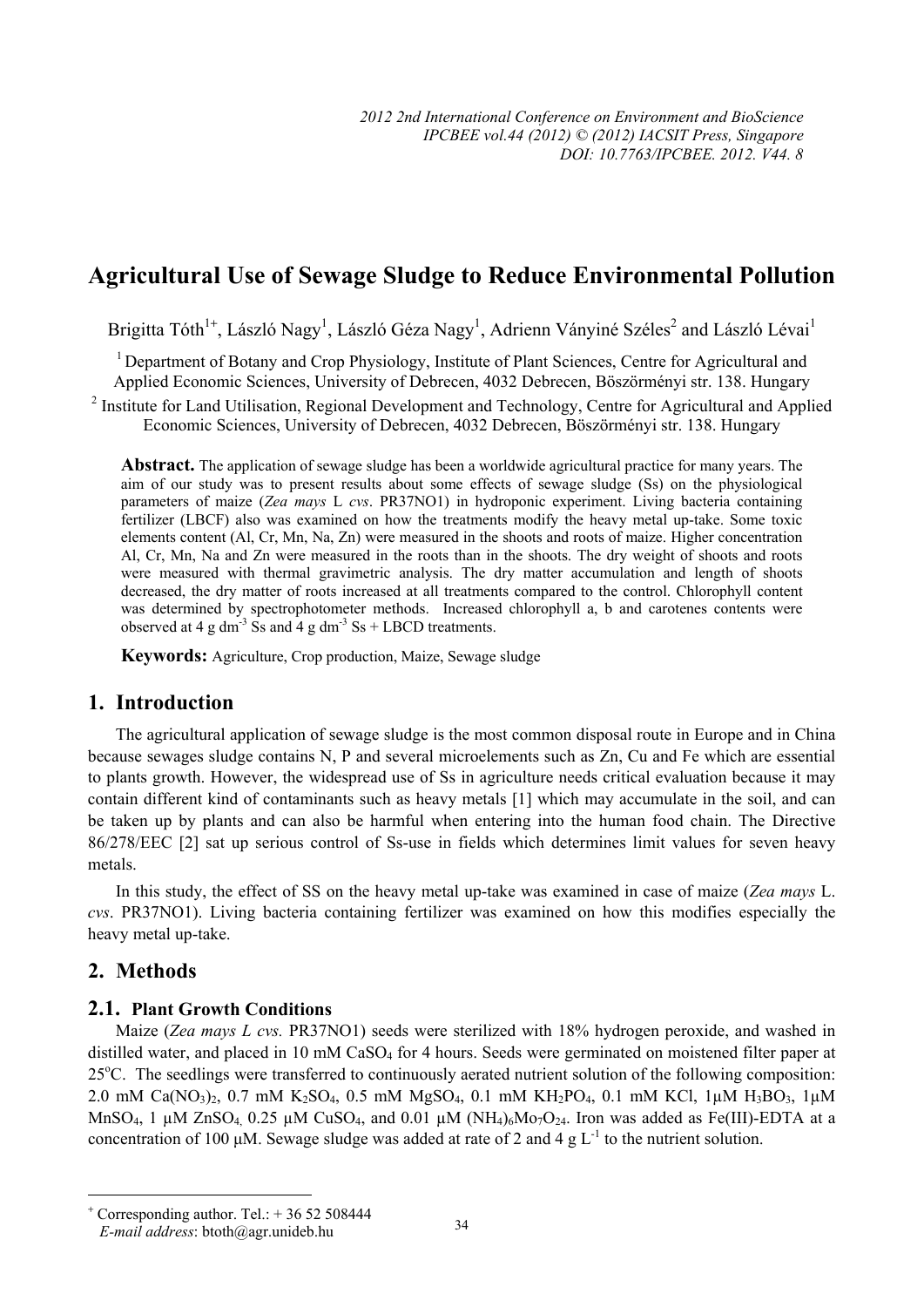Seedlings were grown under controlled environmental conditions (light/dark regime 10/14 h at 24/20°C, relative humidity of 65–70% and a photon flux density of 300  $\mu$ mol m<sup>-2</sup> s<sup>-1</sup>) in controlled environmental room. The volume of experiment pots were 1.7 L, one pot contains 4 plants. The pH of nutrient solution was 4.4. The experiment was finished on the  $11<sup>th</sup>$  from the seed to take on nutrient solution. LBCF contains two bacteria *Bacillus megaterium* and *Azotobacter chrococcum*, 1 ml dm-3 was added to the nutrient solution.

## **2.2. Element Contents**

To measure the total elements concentration the plants materials were dried at 85°C and then digested as fellows: 10 ml HNO<sub>3</sub> ( $65v/v\%$ ) was added to each gram of the samples for overnight incubation. Then, the samples were pre-digested for 30 min at  $60^{\circ}$ C. Finally, 3 ml H<sub>2</sub>O<sub>2</sub> (30m/m%) was added for 90 min. boiling at 120°C. The solution were filled up to 50 ml, homogenised and filtered through MN 640 W filter paper. The elements contents were checked with the use of OPTIMA 3300DV ICP-OA Spectrophotometer.

#### **2.3. Chlorophyll-a, b and Carotenes Contents**

The contents of chlorophyll a, b and carotene were measured by spectrophotometer (Meterek SP 80). The data obtained after the spectrophotometrycal formula proposed by Moran and Porath [3].

#### **2.4. Dry Matter Accumulation**

The dry weight of shoots and roots were measured with thermal gravimetric analysis. Plant samples were drying at 85 Cº for 48 h.

### **3. Results and Discussion**

The accumulation of heavy metals in the soil [4] and in the crop plants grown on the soil amended with sludge has been reported by Wei and Liu [5].

| Contents of elements of maize shoots |                    |                   |                    |                    |                    |  |  |  |
|--------------------------------------|--------------------|-------------------|--------------------|--------------------|--------------------|--|--|--|
| Treatments                           |                    |                   |                    |                    |                    |  |  |  |
| Elements                             | Control            | 2                 | $2+LBCF$           | 4                  | 4+LBCF             |  |  |  |
| Al                                   | $44.5 \pm 3.1$     | $27.05 \pm 11.24$ | $24.25 \pm 8.13$   | $79.8 \pm 3.62$    | $62.0 \pm 9.39$    |  |  |  |
| Cr                                   | $2.05 \pm 0.02$    | $0.87 \pm 0.01$   | $0.67 \pm 0.05$    | $0.97 \pm 0.30$    | $1.11 \pm 0.34$    |  |  |  |
| Mn                                   | $70.5 \pm 2.68$    | $104.5 \pm 0.71$  | $89.15 \pm 0.77$   | $118.0 \pm 4.24$   | $71.4 \pm 2.4$     |  |  |  |
| Na                                   | $1287.0 \pm 28.28$ | $157.0 \pm 15.5$  | $220.0 \pm 7.07$   | $205.0 \pm 15.5$   | $317.5 \pm 14.8$   |  |  |  |
| Zn                                   | $89.4 \pm 3.25$    | $53.2 \pm 2.26$   | $55.8 \pm 0.84$    | $64.2 \pm 1.48$    | $55.4 \pm 0.98$    |  |  |  |
| Contents of elements of maize roots  |                    |                   |                    |                    |                    |  |  |  |
|                                      |                    |                   | Treatments         |                    |                    |  |  |  |
| Elements                             | Control            | 2                 | $2+LBCF$           | 4                  | 4+LBCF             |  |  |  |
| Al                                   | $44.10 \pm 17.5$   | $1905 \pm 159$    | $2028.5 \pm 232.6$ | $2663 \pm 219$     | $1892 \pm 193$     |  |  |  |
| Cr                                   | $0.27 \pm 0.02$    | $3.85 \pm 0.21$   | $4.18 \pm 0.22$    | $6.5 \pm 0.27$     | $3.21 \pm 0.67$    |  |  |  |
| Mn                                   | $5.6 \pm 1.3$      | $170.5 \pm 10.6$  | $217 \pm 14.14$    | $325 \pm 22.62$    | $238 \pm 11.31$    |  |  |  |
| Na                                   | $1575 \pm 155$     | $3086 \pm 33.94$  | $3275.5 \pm 193$   | $3212.5 \pm 19.09$ | $3423.5 \pm 60.10$ |  |  |  |
| Zn                                   | $61.75 \pm 2.05$   | $133.0 \pm 7.07$  | $130.0 \pm 9.89$   | $172.0 \pm 9.89$   | $144.0 \pm 2.82$   |  |  |  |

Table1: Effect of different treatments on some toxic-element (Al, Cr, Mn, Na, Zn) up-take (mg kg<sup>-1</sup>) n=3± S.E. (2: 2g  $dm<sup>3</sup>$ , 4: 4 g dm<sup>-3</sup> sewage sludge, LBCF: living bacteria containing fertilizer)

The content of Al decreased at the 2 g dm<sup>-3</sup> Ss and 2 g dm<sup>-3</sup> Ss+ LBCF treatments compared to the control. The Mn content in the shoots decreased when LBCF was added to the Ss compared to the single Ss treatments. The content of Na decreased at all treatments compared to the control value. The 4 g dm<sup>-3</sup> Ss increased the Al content in the shoots of maize. Higher concentration Al, Cr, Mn, Na and Zn were measured in the roots than in the shoots.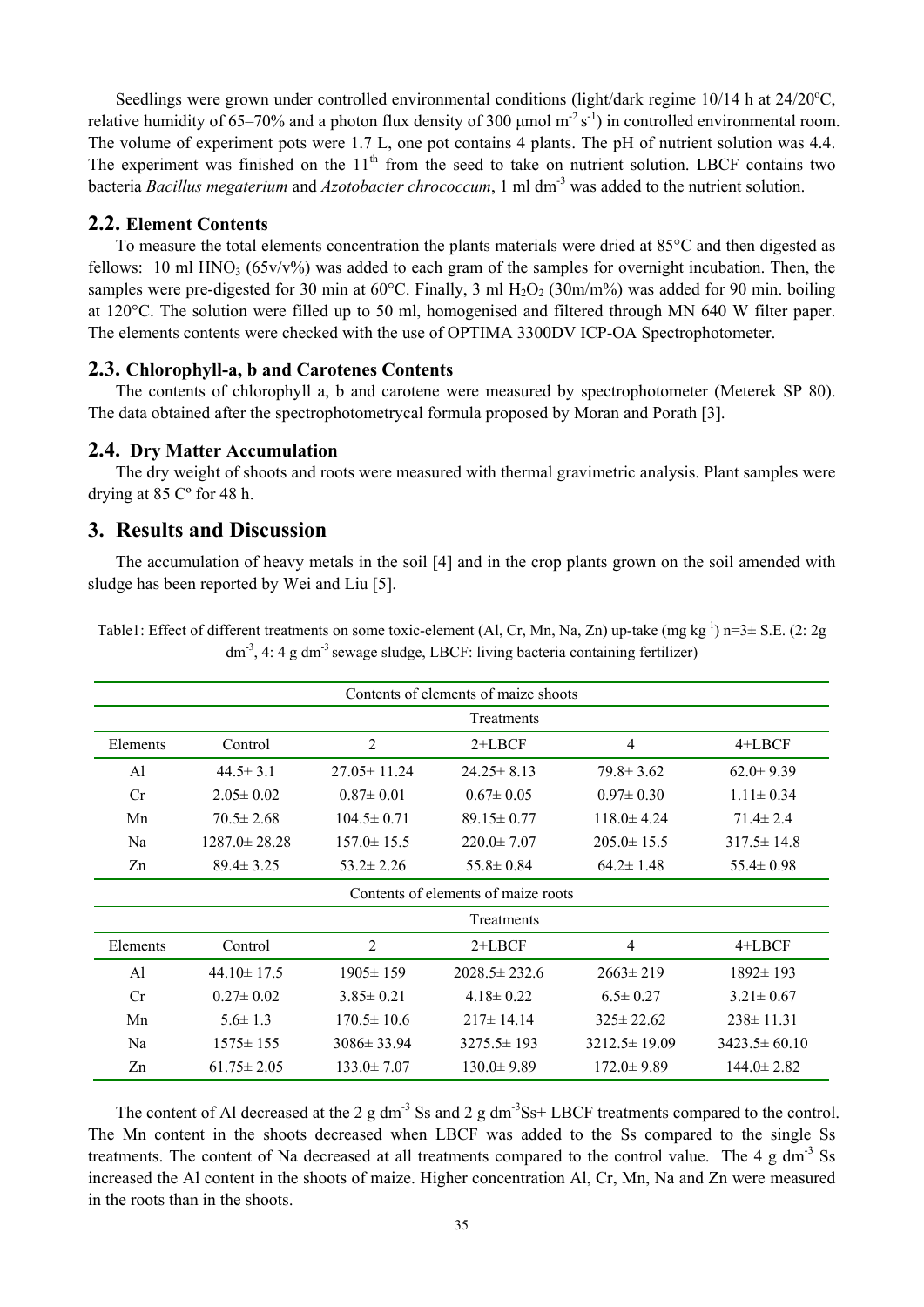The optimal nutrient supply is usually achieved by the application of fertilizers In crop production. The investigated elements can influence the growth when they accumulated in larger or smaller quantities in plants, so we measured the dry matter accumulation of shoots and roots, length of shoots and roots of maize.

| <b>Treatments</b> | Shoot $(g$ plant <sup>-1</sup> ) | Root $(g$ plant <sup>-1</sup> ) | Shoot (cm)           | Root (cm)          |
|-------------------|----------------------------------|---------------------------------|----------------------|--------------------|
| Control           | $0.134 \pm 0.01$                 | $0.042 \pm 0.01$                | $26.60 \pm 1.03$     | $29.33 \pm 6.70$   |
|                   | $0.089 \pm 0.01$ ***             | $0.071 \pm 0.01$ ***            | $21.64 \pm 1.87$ *** | $37.91 \pm 5.89*$  |
| $2+LRCF$          | $0.069 \pm 0.01$ ***             | $0.047 \pm 0.02$                | $19.23 \pm 1.85$ *** | $28.38 \pm 9.41$   |
| 4                 | $0.093 \pm 0.03$ **              | $0.058 \pm 0.03$                | $22.57 \pm 2.52$ *** | $28.22 \pm 6.84$   |
| $4+LBCF$          | $0.082 \pm 0.02$ ***             | $0.042 \pm 0.02$                | $20.98 \pm 2.86$ *** | $20.70 \pm 5.65^*$ |

Table 2: Effect of different treatments on the dry matter accumulation of shoots and roots of maize (g plant<sup>-1</sup>) and length of shoots and roots (cm)  $n=12\pm$  S.E.

Significant differences compared to the control:  $*p<0.05$ ;  $**p<0.01$ ;  $**p<0.001$ .

The dry matter accumulation of shoots significantly decreased at all treatments. The dry matter of root increased at all treatments. This increasing was 69 % when 2 g  $dm^{-3}$  was added to the nutrient solution. The bio-fertilizer addition to the sewage sludge the increase was lower then without bio-fertilizer. The length of shoots significantly decreased in all treatments, while the length of roots significantly increased with 8.5 cm when 2 g dm<sup>-3</sup> sewage sludge was applied. This value significantly decreased with 8.6 cm when 4 g dm<sup>-3</sup> sewage sludge and bio-fertilizer was added to the nutrient solution.

Low chlorophyll contents affect photosynthetic activities. The decreasing dry matter accumulation can be explained by the lower level of the chlorophyll contents. With respect to this later suggestion, we measured the relative chlorophyll and chlorophyll  $a-$ ,  $b$  contents in the  $2<sup>nd</sup>$  leaf of maize. Total chlorophyll concentration is a unifying parameter for indicating the effect of specific interventions. However, it is important to record changes in the two components of chlorophyll a (chl-a) and chlorophyll b (chl-b) and especially their ratio. This is due to the fact that heavy metals could affect each component at a different level creating changes in some part of plants physiology.The results are shown in Table 3.

| <b>Treatments</b> | $Chl-a$          | $Chl-b$          | Chl-a/b ratio | Car.             |
|-------------------|------------------|------------------|---------------|------------------|
| Control           | $15.09 \pm 0.65$ | $5.08 \pm 0.47$  | 2.97          | $10.16 \pm 1.11$ |
| 2                 | $13.25 \pm 1.26$ | $4.34 \pm 0.63$  | 3.05          | $8.90 \pm 0.64$  |
| $2+LBCF$          | $14.26 \pm 1.71$ | $4.55 \pm 0.96$  | 3.13          | $9.69 \pm 1.01$  |
| $\overline{4}$    | $16.19 \pm 0.88$ | $5.97 \pm 0.76$  | 2.71          | $11.96 \pm 0.44$ |
| $4+LBCF$          | $1619 \pm 022$   | $5.95 \pm 0.21*$ | 2.72          | $11.33 \pm 0.54$ |

Table 3: Effect of different treatments on the chlorophyll-*a* (chl-*a*), chlorophyll-*b* (chl-*b*) and carotene (car) (mg kg<sup>-1</sup>)  $n=3\pm S.E$ .

Significant differences compared to the control:  $*_{p}$  < 0.05;

A, b chlorophyll and carotene contents were higher at the 4 g dm<sup>-3</sup> and 4 g dm<sup>-3</sup> + bio-fertilizer treatments than at the control. The a-chlorophyll increased by 1.1 mg. The b-chlorophyll contents were higher with 0.89 mg in the 4 g dm-3 and 0.87 mg in the 4 g dm<sup>-3</sup> sewage sludge + LBCF treatment. The optimal chl-a/b ratio is 3. The results are around 3, so the treatments have not unfavorable effect on chl-a/b ratio. The heavy metal accumulation responsible for the reduction of total chlorophyll concentration had a similar negative effect in the ratio of chl-*a* to chl-*b*. This occurs due to a faster hydrolysis ratio of chl-a compared with chl-b when plants are under stress [6].

## **4. Conclusion**

The effect of Ss was examined on the some physiological parameters of maize. The content of Al decreased at the 2 g dm<sup>-3</sup> Ss and 2 g dm<sup>-3</sup>Ss+ LBCF treatments compared to the control. The Mn content in